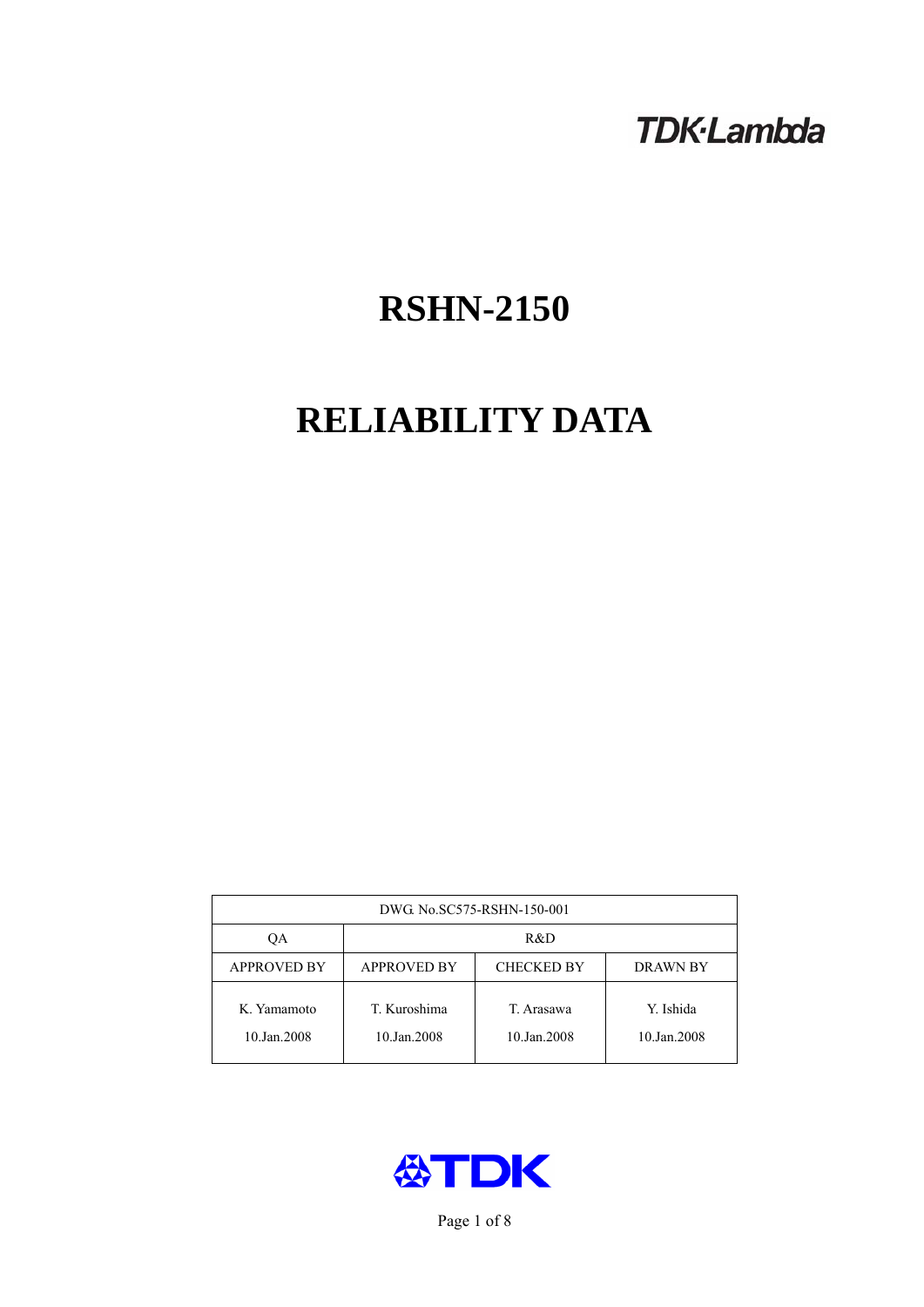# **RSHN-2150**

# **I N D E X**

|                                     | Page   |
|-------------------------------------|--------|
| 1. Calculated Values of MTBF        | Page-3 |
| 2. Vibration Test                   | Page-4 |
| 3. Heat Cycle Test                  | Page-5 |
| 4. Humidity Test                    | Page-6 |
| 5. High Temperature Resistance Test | Page-7 |
| 6. Low Temperature Storage Test     | Page-8 |

The following data are typical values. As all units have nearly the same characteristics, the data to be considered as ability values.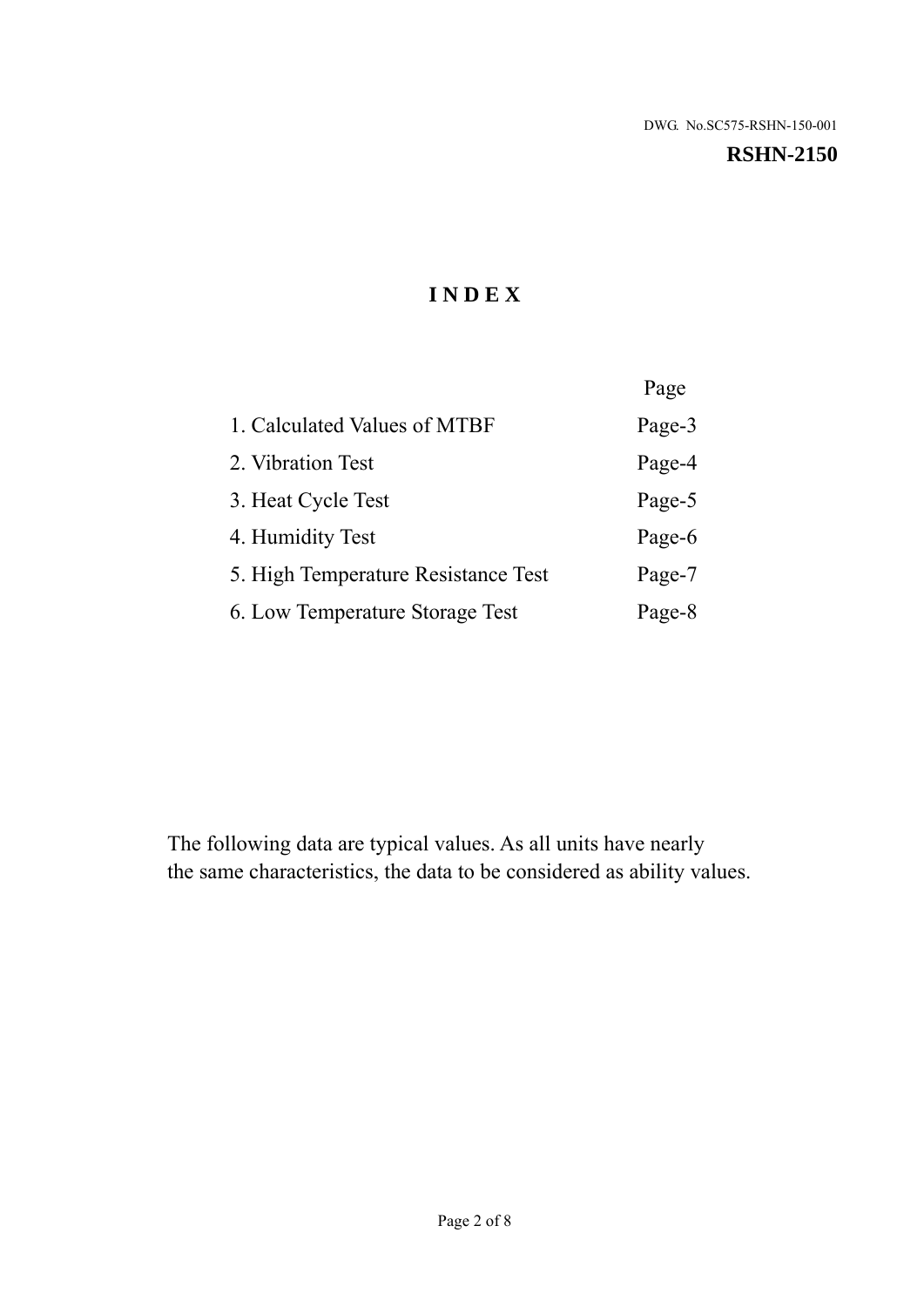#### **RSHN-2150**

1. Calculated values of MTBF

MODEL : RSHN-2150

(1) Calculating Method

 Calculated based on parts stress reliability projection of MIL-HDBK-217F NOTICE2.

Individual failure rates  $\lambda$  G is given to each part and MTBF is calculated by the count of each part.

$$
MTBF = \frac{1}{\lambda_{\text{equip}}} = \frac{1}{\sum_{i=1}^{n} N_i (\lambda_G \pi_Q)_i} \times 10^6 \text{ (hours)}
$$

| : Total equipment failure rate (Failure / $10^6$ Hours)                   |
|---------------------------------------------------------------------------|
| : Generic failure rate for the $\hbar$ generic part                       |
| (Failure/ $10^6$ Hours)                                                   |
| : Quantity of <i>i</i> th generic part                                    |
| : Number of different generic part categories                             |
| : Generic quality factor for the <i>i</i> th generic part ( $\pi Q = 1$ ) |
|                                                                           |

- (2) MTBF Values
	- GF : Ground, Fixed

 $MTBF = 3,790,176$  (Hours)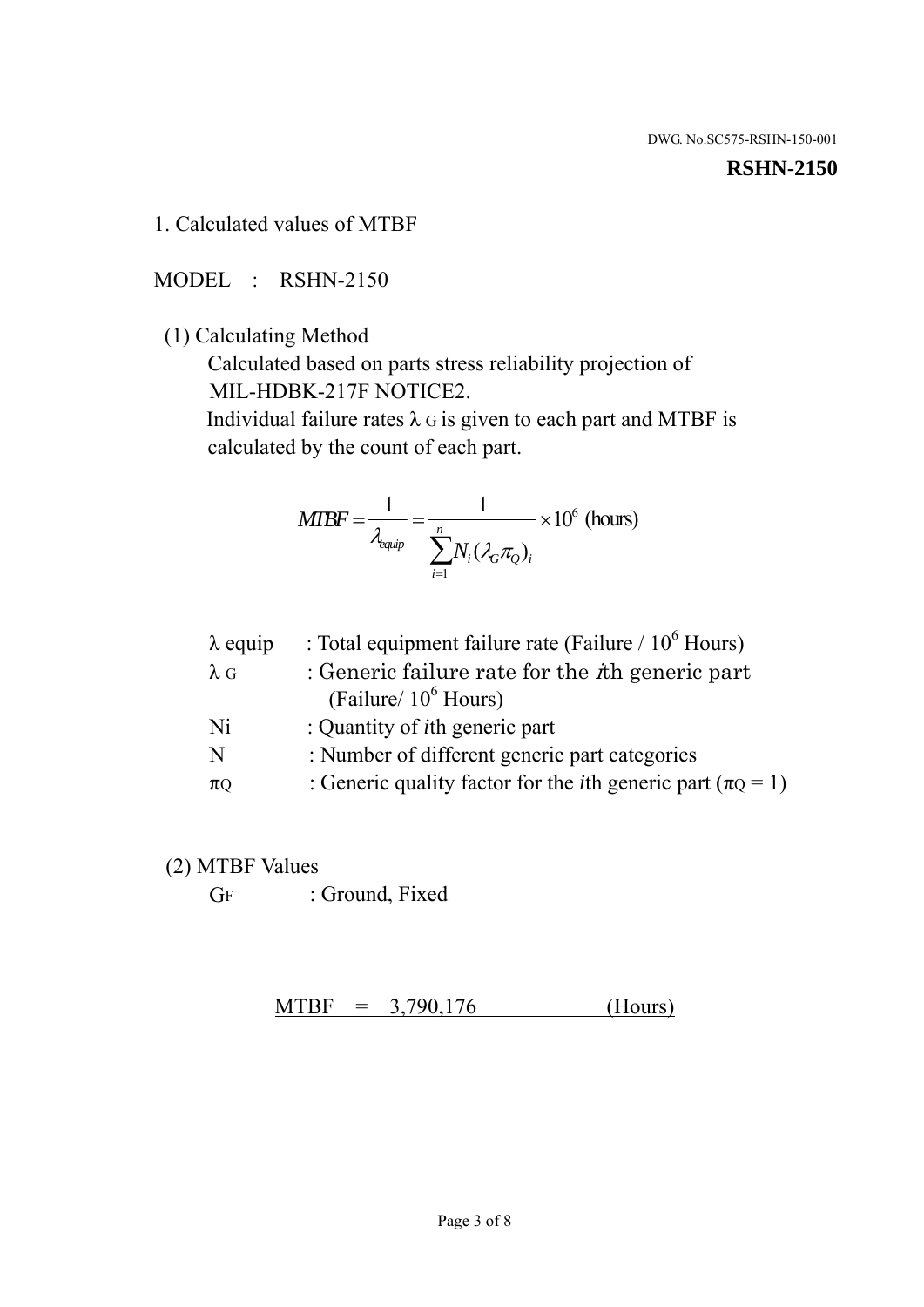#### **RSHN-2150**

2. Vibration Test

# MODEL : RSHN-2150 (Representation Product : RTHN-5150)

- (1) Vibration Test Class Frequency Variable Endurance Test
- (2) Equipment Used Controller VS-1000-6, Vibrator 905-FN ( IMV CORP.)
- (3) The Number of D.U.T. (Device Under Test) 2 units
- (4) Test Condition
	- · Frequency : 10~55Hz
	- · Amplitude : 0.7mm, Sweep for 1 min.
	- · Dimension and times : X, Y and Z directions for 0.5 hours each.

# (5) Test Method

Fix the D.U.T. on the fitting-stage

# (6) Test Results

PASS

#### Typical Sample Data

| Check item                         | Spec.                           |                   | <b>Before Test</b>  | After Test          |
|------------------------------------|---------------------------------|-------------------|---------------------|---------------------|
|                                    | Differential Mode: 25dBmin.     | $0.2$ MHz         | 75.15               | 75.10               |
|                                    |                                 | 30 MHz            | 56.05               | 56.05               |
| Attenuation (dB)                   |                                 | $0.1$ MHz         | 32.80               | 32.80               |
|                                    | Common Mode: 25dBmin.           | 10 MHz            | 38.70               | 38.20               |
| Leakage Current (mA)               | 5mA max.(500V, 60Hz)            | Line1             | 2.68                | 2.67                |
|                                    |                                 | Line <sub>2</sub> | 2.68                | 2.67                |
|                                    |                                 | Line3             | 2.69                | 2.68                |
| DC Resistance $(m\Omega)$          | 6m $\Omega$ max.                |                   | 2.54                | 2.54                |
| <b>Test Voltage</b>                | $L-L: 2192Vdc$ 60s.             |                   | OK                  | OK                  |
|                                    | $L-E$ : 2500Vac 60s.            |                   |                     |                     |
| Isolation Resistance ( $M\Omega$ ) | $100M \Omega$ min. (500Vdc 60s) |                   | $1.0 \times 10^{7}$ | $1.0 \times 10^{7}$ |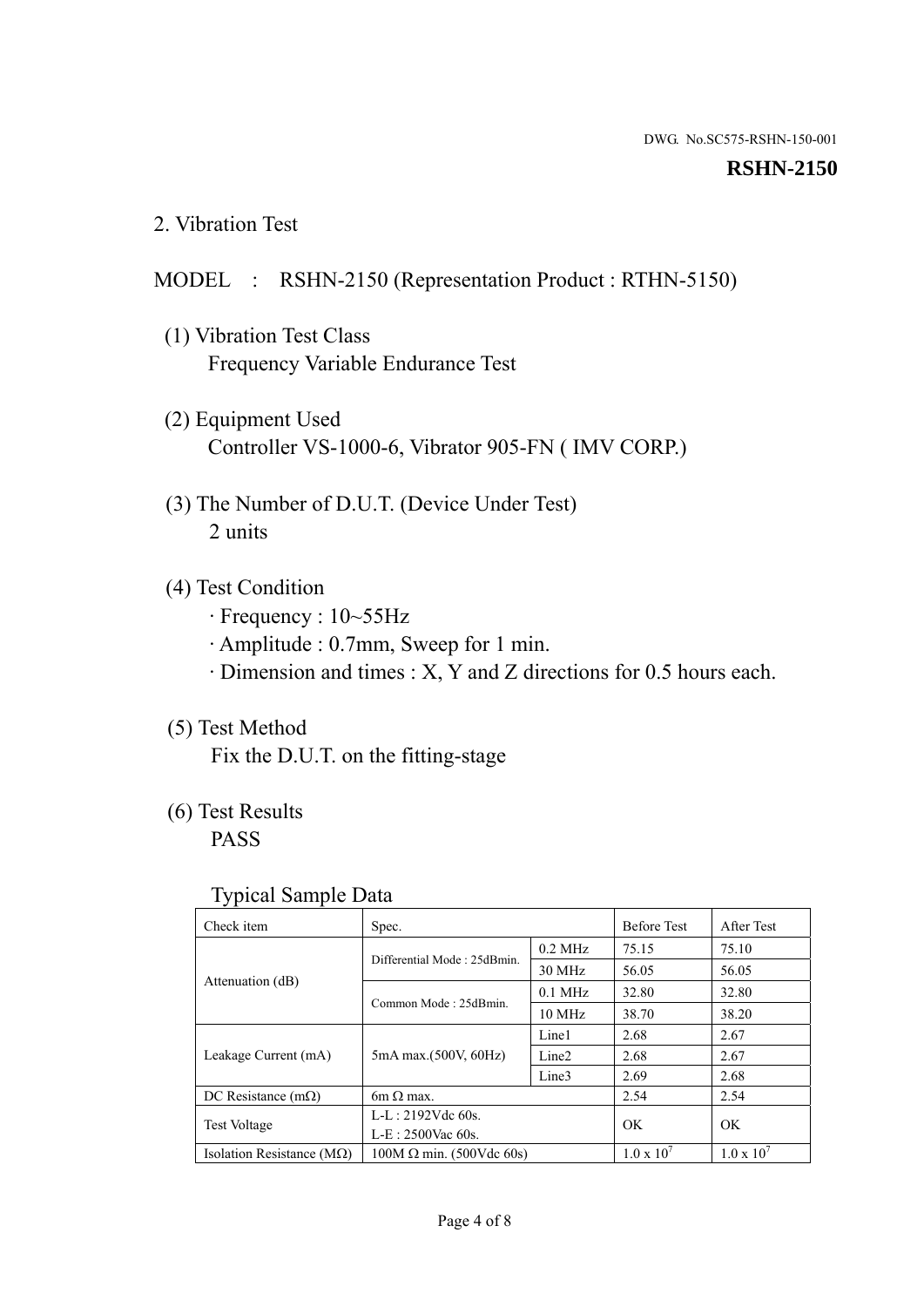1 cycle

30min.

3min.

30min.

3. Heat Cycle Test

# MODEL : RSHN-2150 (Representation Product : RTHN-5150)

- (1) Equipment Used TEMPERATURE CHAMBER TSA-71H-W (ESPEC CORP.)
- (2) The Number of D.U.T. (Device Under Test) 2 units
- (3) Test Conditions
	- · Ambient Temperature : -25~+85°C · Test Cycles : 100cycles
- (4) Test Method

 Before the test check if there is no abnormal characteristics and put the D.U.T. in the testing chamber. Then test it in the above cycles, After the test is completed leave it for 1 hour at room temperature and check it if there is no abnormal each characteristics.

+85°C

 $-25^{\circ}$ C

(5) Test Results

PASS

| <b>Typical Sample Data</b> |  |  |
|----------------------------|--|--|
|----------------------------|--|--|

| Check item                         | Spec.                           |                   | <b>Before Test</b>  | After Test          |
|------------------------------------|---------------------------------|-------------------|---------------------|---------------------|
|                                    | Differential Mode: 25dBmin.     | $0.2$ MHz         | 68.95               | 73.65               |
|                                    |                                 | $30$ MHz          | 57.70               | 54.75               |
| Attenuation (dB)                   | Common Mode: 25dBmin.           | $0.1$ MHz         | 33.50               | 31.50               |
|                                    |                                 | $10$ MHz          | 40.25               | 40.40               |
| Leakage Current (mA)               | 5mA max.(500V, 60Hz)            | Line1             | 2.69                | 2.63                |
|                                    |                                 | Line <sub>2</sub> | 2.67                | 2.65                |
|                                    |                                 | Line3             | 2.67                | 2.65                |
| DC Resistance $(m\Omega)$          | 6m $\Omega$ max.                |                   | 2.47                | 2.44                |
| Test Voltage                       | $L-L: 2192Vdc$ 60s.             |                   | OK                  | OK                  |
|                                    | $L-E$ : 2500Vac 60s.            |                   |                     |                     |
| Isolation Resistance ( $M\Omega$ ) | $100M \Omega$ min. (500Vdc 60s) |                   | $1.0 \times 10^{7}$ | $1.0 \times 10^{7}$ |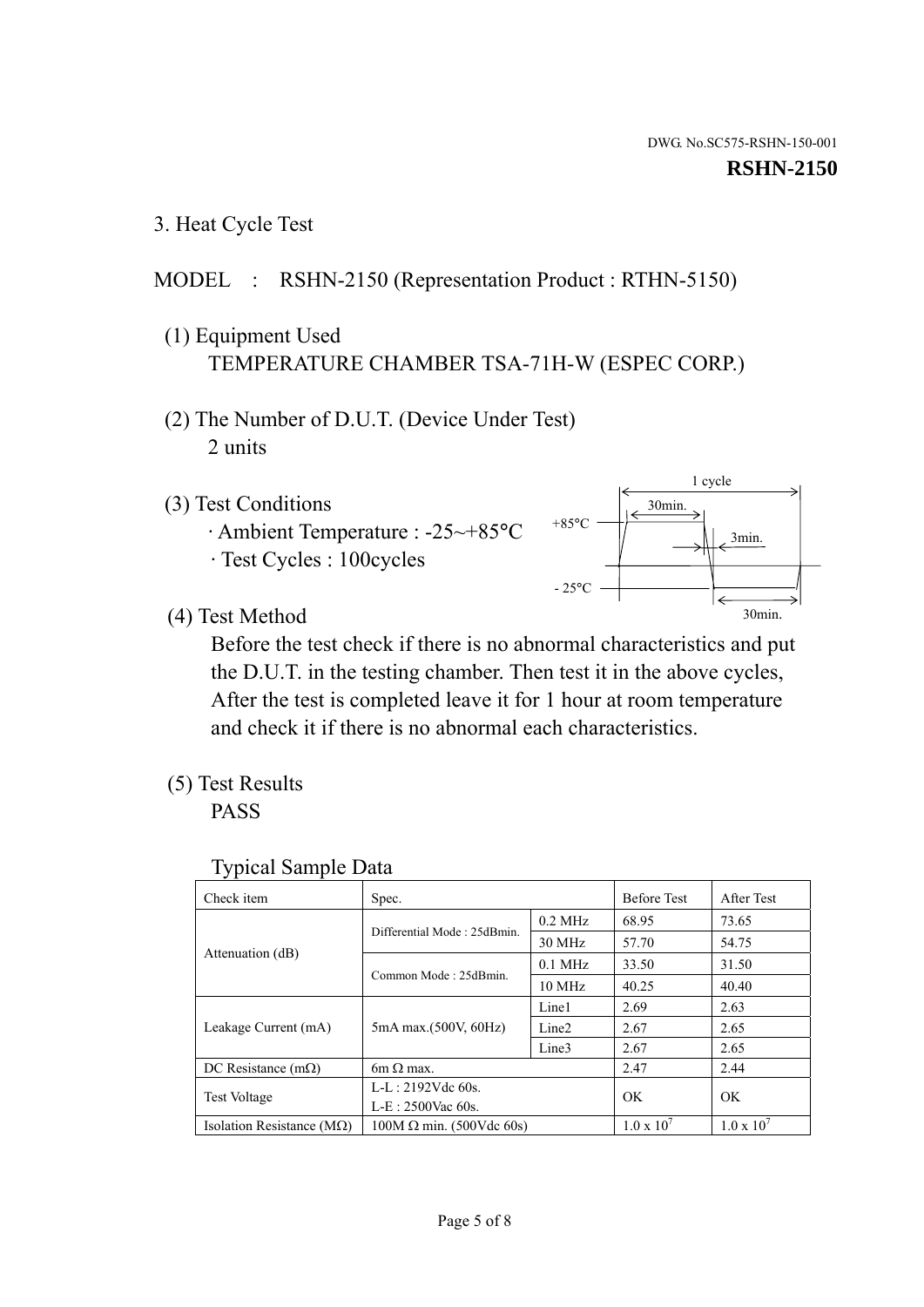4. Humidity Test

# MODEL : RSHN-2150 (Representation Product : RTHN-5150)

- (1) Equipment Used TEMP. & HUMID. CHAMBER PR-4KT (ESPEC CORP.)
- (2) The Number of D.U.T. (Device Under Test) 2 units

### (3) Test Conditions

- · Ambient Temperature : +40°C
- · Test Time : 500 hours
- · Ambient Humidity : 90~95% RH No Dewdrop

# (4) Test Method

 Before the test check if there is no abnormal characteristics and put the D.U.T. in the testing chamber. Then test it in the above conditions. After the test is completed leave it for 1 hour at room temperature and check it if there is no abnormal each characteristics.

# (5) Test Results

PASS

| ັ່<br>Check item                   | Spec.                       |                   | <b>Before Test</b>  | After Test          |
|------------------------------------|-----------------------------|-------------------|---------------------|---------------------|
|                                    | Differential Mode: 25dBmin. | $0.2$ MHz         | 71.45               | 74.75               |
|                                    |                             | 30 MHz            | 54.85               | 49.00               |
| Attenuation (dB)                   | Common Mode: 25dBmin.       | $0.1$ MHz         | 33.40               | 33.50               |
|                                    |                             | $10 \text{ MHz}$  | 39.15               | 39.90               |
| Leakage Current (mA)               | 5mA max.(500V, 60Hz)        | Line1             | 2.71                | 2.66                |
|                                    |                             | Line <sub>2</sub> | 2.70                | 2.66                |
|                                    |                             | Line3             | 2.69                | 2.66                |
| DC Resistance $(m\Omega)$          | $6m \Omega$ max.            |                   | 2.51                | 2.44                |
| Test Voltage                       | $L-L: 2192Vdc$ 60s.         |                   | OK                  | OK.                 |
|                                    | $L-E: 2500$ Vac 60s.        |                   |                     |                     |
| Isolation Resistance ( $M\Omega$ ) | $100M$ Ω min. (500Vdc 60s)  |                   | $1.0 \times 10^{7}$ | $1.0 \times 10^{7}$ |

#### Typical Sample Data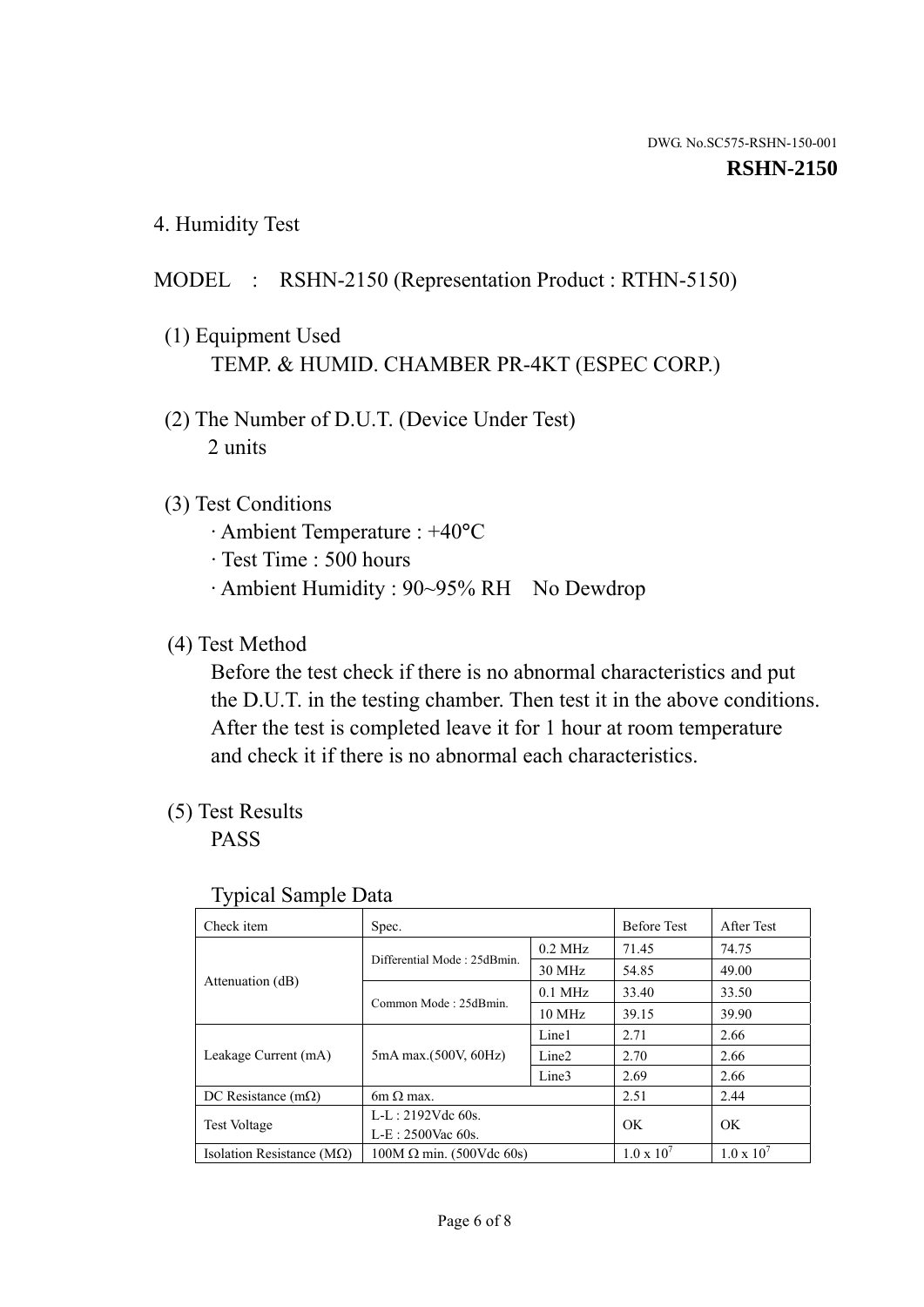5. High Temperature Resistance Test

# MODEL : RSHN-2150 (Representation Product : RTHN-5300)

- (1) Equipment Used TEMPERATURE CHAMBER PHH-300 ( ESPEC CORP.)
- (2) The Number of D.U.T. (Device Under Test) 2 units
- (3) Test Conditions
	- · Ambient Temperature : +50°C
	- · Test Time : 500 hours
	- · Operating : DC 300A
- (4) Test Method

 Before the test check if there is no abnormal characteristics and put the D.U.T. in the testing chamber. Then test it in the above conditions. After the test is completed leave it for 1 hour at room temperature and check it if there is no abnormal each characteristics.

(5) Test Results

PASS

| . .<br>Check item                  | Spec.                           |                   | <b>Before Test</b>  | After Test          |
|------------------------------------|---------------------------------|-------------------|---------------------|---------------------|
|                                    | Differential Mode: 25dBmin.     | $0.2$ MHz         | 75.80               | 78.15               |
|                                    |                                 | 30 MHz            | 34.25               | 38.60               |
| Attenuation (dB)                   | Common Mode: 25dBmin.           | $0.5$ MHz         | 34.15               | 34.40               |
|                                    |                                 | 6 MHz             | 38.60               | 29.55               |
| Leakage Current (mA)               | 5mA max.(500V, 60Hz)            | Line1             | 2.72                | 2.65                |
|                                    |                                 | Line <sub>2</sub> | 2.72                | 2.66                |
|                                    |                                 | Line3             | 2.72                | 2.66                |
| DC Resistance $(m\Omega)$          | $2m \Omega$ max.                |                   | 1.02                | 0.99                |
| <b>Test Voltage</b>                | $L-L: 2192Vdc$ 60s.             |                   | OK                  | OK                  |
|                                    | $L-E: 2500$ Vac 60s.            |                   |                     |                     |
| Isolation Resistance ( $M\Omega$ ) | $100M \Omega$ min. (500Vdc 60s) |                   | $1.0 \times 10^{7}$ | $1.0 \times 10^{7}$ |

#### Typical Sample Data